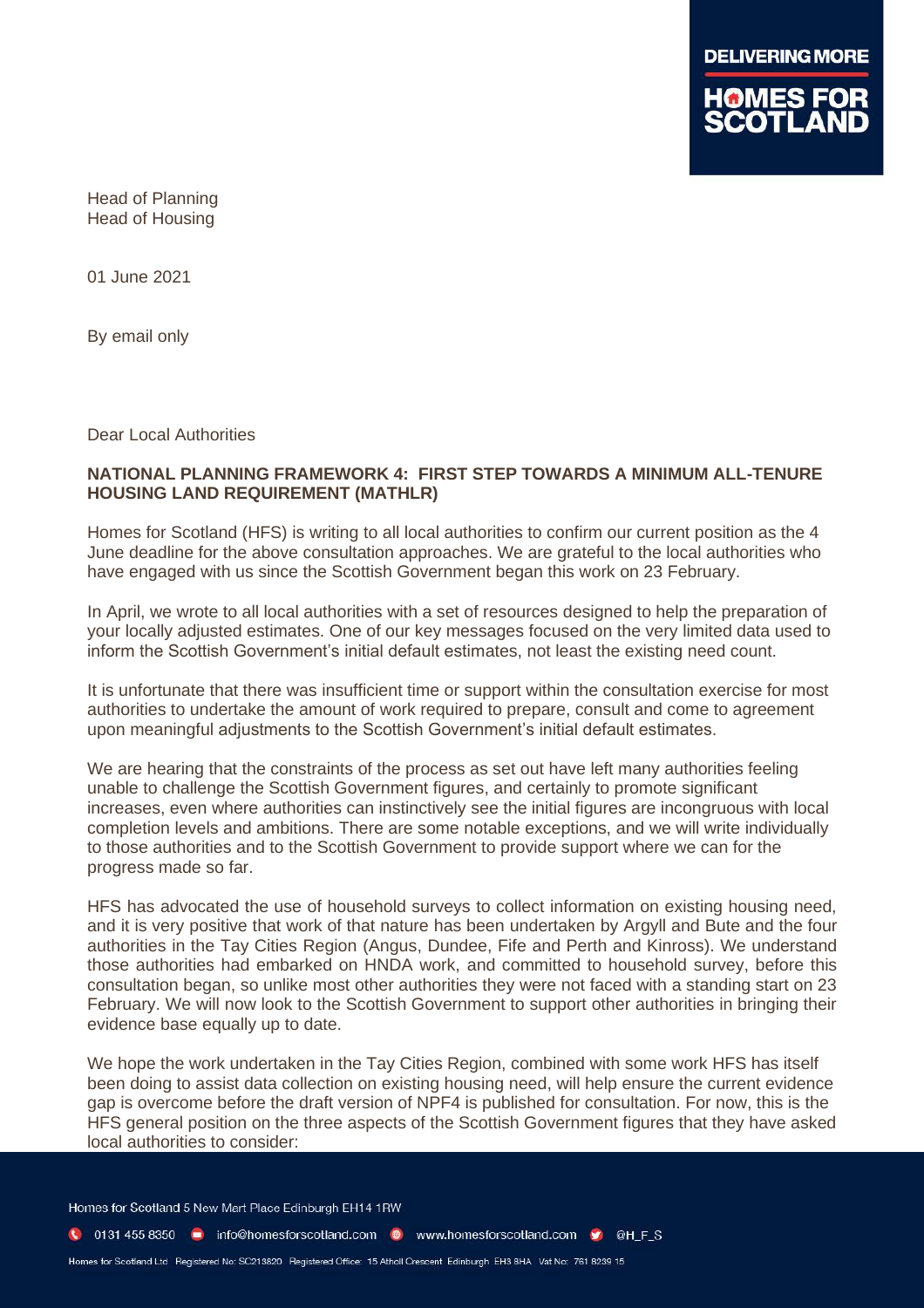# **1. Existing Need Count**

We welcome the changes many local authorities have made so far to their existing need counts. However, we think many of those locally adjusted figures will remain too low as they are still based on limited evidence and do not take account of wider forms of housing need beyond the most acute forms recognised in national datasets (homeless households in temporary accommodation and households that are both overcrowded and contain at least one concealed family, excluding singles).

HFS cannot support any MATHLRs that are not based on fuller evidence of need and demand. We recognise it may not have been in the gift of all authorities to generate and review new evidence within the 23 February to 4 June consultation window. However, we consider it essential that further work is undertaken before final decisions are made on the figures to be included in the consultation draft of NPF4. We want to keep working on this with local authorities and the Scottish Government.

## **2. Newly Forming Households:**

HFS does not think the principal projection of the 2018-based household projections provides a good basis for estimates of newly forming households to be planned for. Some authorities have used the 'high migration' alternative and others have provided their own estimates of newly forming households, using evidence like past completion rates, in-migration patterns and positive policy intentions for and interventions in their area.

Overall, HFS remains concerned by the extent to which the NPF4 MATHLRs are still being guided by the principal projection from the 2018-based household projections, given their well-documented shortcomings as predictors of what is likely to (or desired to) happen in practice.

### **3. Flexibility Allowance:**

HFS supports the Scottish Government's use of generous flexibility allowances. We would expect any changes to them to be based on evidence that a local authority has a strong track record of delivering homes on the sites identified in its land supply. The Scottish Government needs to be clearer with authorities that the flexibility levels are intended purely to guard against the known risk of some allocated and otherwise earmarked sites not delivering the homes intended by the intended timescale. Almost all local authorities appear to have accepted their 25% / 30% allowance and there would need to be compelling evidence of strong delivery track-records from any locally authorities who may seek to depart from them.

### **On Completions**

HFS does not consider the 10-year average of completions to be a helpful point of reference when considering how many new homes NPF4 should plan for over the next ten years. This is because the 10-year average suggested by the Scottish Government takes Scotland halfway back to the depth of the post-global financial crisis recession and does not serve the policy objective of increasing housing delivery. HFS has suggested authorities consider the completion figures for 2019 as, at the pan-Scotland level, that was the most successful year for deliveries in the postrecession period. This model does not work for all authorities though, as in some areas recent completions levels are still not in line with local ambition and potential.

### **Next Steps**

The household survey work undertaken in the Tay City Region shows this approach to evidence gathering is doable, cost-effective and can generate valuable information that is directly relevant, not only to local planning but also to the NPF4 MATHLRs. HFS has itself successfully trialed a new, reliable and affordable method for undertaking household surveys. We will now: